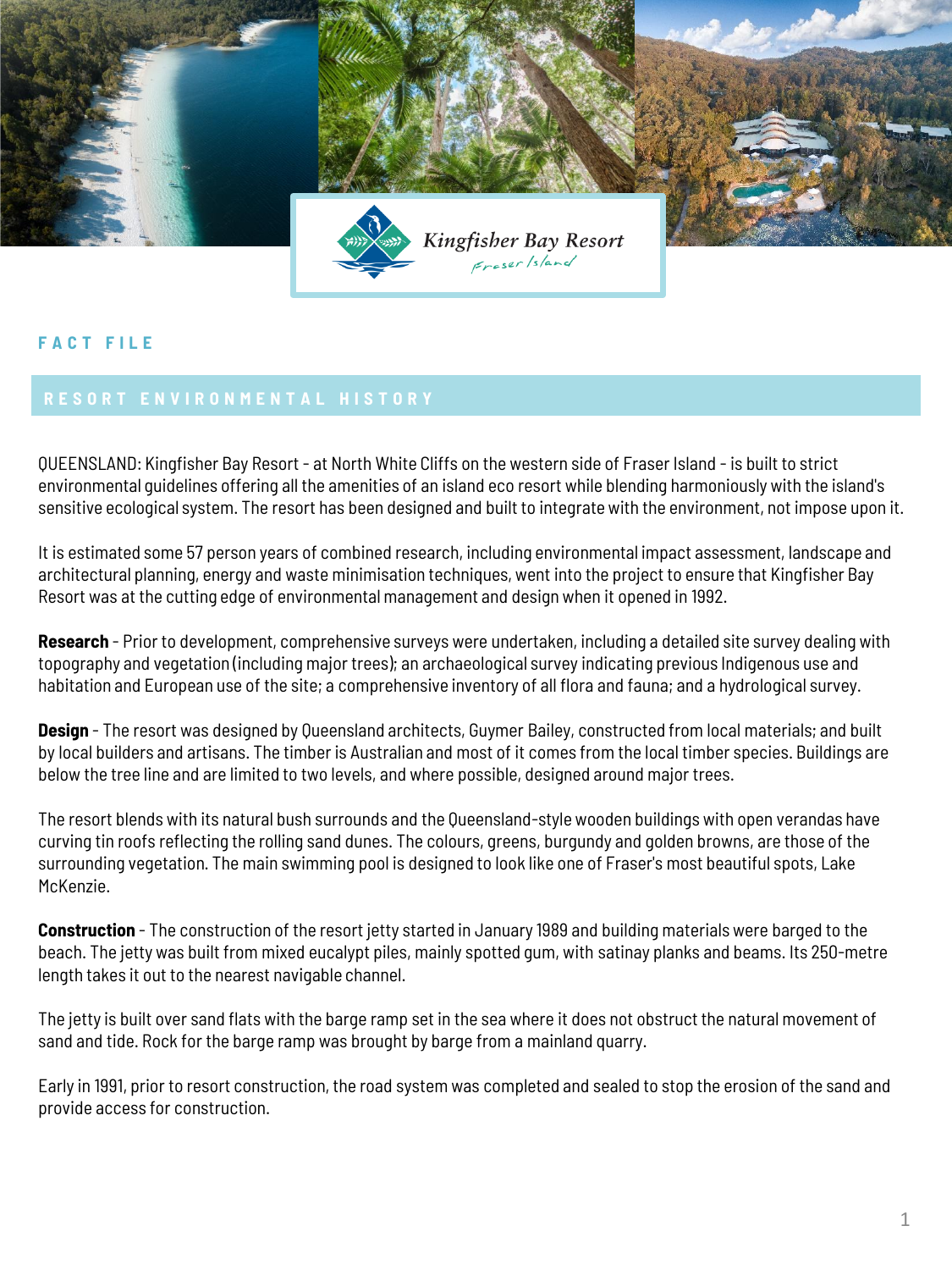

The main resort buildings float on 1600 piles sunk to a depth of 16 metres. The piles are hardwood with treated pine at ground level for termite protection.

During the construction of the resort, around 150 workers lived on site, but the majority commuted. Each morning at sunrise a flotilla of boats left Hervey Bay carrying anything from 160 to 480 workmen.

At the peak of construction there were over 600 workers on site. All materials were barged from nearby River Heads, a fifty minute ferry ride from the Fraser Coast mainland, and the barge worked day and night. Two cyclones in 1991 did thousands of dollars' worth of water damage, but construction was completed on time and on budget and the resort opened its doors to guests on 16 July 1992.

**Power** - Generators provided the power supply to the resort when it was opened, but this was replaced by mainland power in 1997 (as the property grew in size). The use of natural convection currents to warm and cool the main resort complex area minimises the need for air-conditioning.

In summer, windows and vents are kept open to generate the induction of cool air from the lower level of the main building and expel warmer air through loft vents. In winter, windows and vents are closed and create a glasshouse effect trapping warm air inside the building. The design saves 480,000 kW hours of electricity per year.

An active energy efficiency program was adopted in the design of the resort including an automatic power shut-off system when the key is removed in the hotel rooms (the technology was a market leader at its inception). The use of low energy fluorescent bulbs in rooms, landscape and street lighting utilises less than 15% of the power required by conventional lighting saving 375,000 kW hours of electricity per year.

**Water** - The resort drinking water is some of the worlds purest and is drawn from the island's huge ground water reserves. It is estimated that the fresh water stored on Fraser Island is 20 times that of Brisbane's Wivenhoe Dam and it takes in the vicinity of 60 to 100 years for this water to filter through the sand dunes into the streams.

**Waste Management**- All solid waste is separated into recyclable and non-recyclable materials and then compacted and removed to the mainland for disposal. Paper, glass, aluminium, tin and plastics are all recycled.

**Sewage** - Stringent restrictions are placed on sewage discharge. The resort's intermittent, extended aeration plant's capabilities exceed Queensland's strict environmental legislation on waste water requirements. Resultant sludge is dried and composted along with waste paper and kitchen preparation scraps through an on-site worm farm.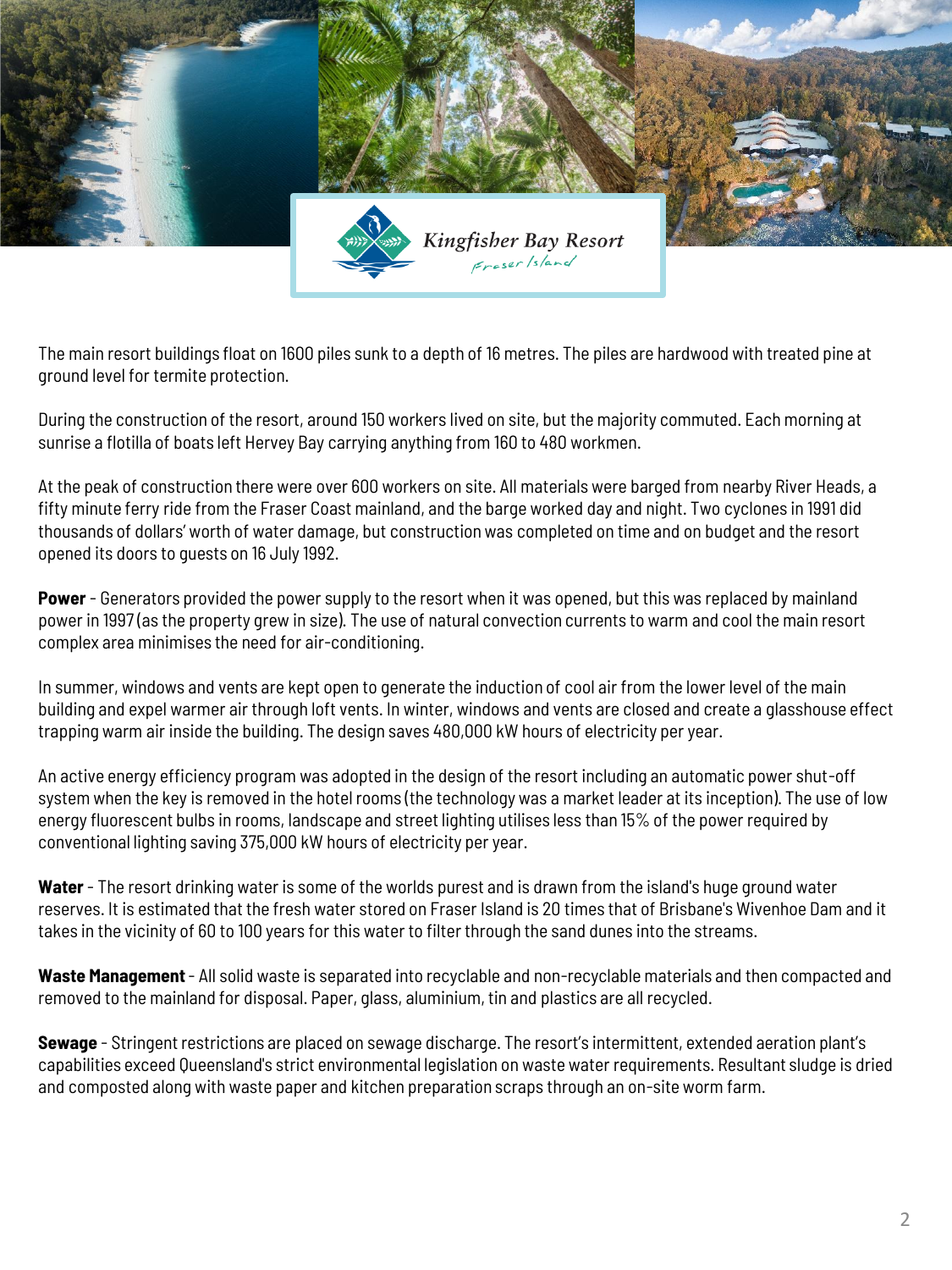

**Landscaping** - The impact of human visitation on the dunal system in and around the resort is minimised through the use of either hardwood boardwalks or woodchip walking tracks. Resort landscaping mirrors the native vegetation of Fraser Island and ensures the protection of the gene pool.

Many thousands of plants were removed prior to construction and held in an on-site nursery for replanting later. A further 150,000 plants were raised from seeds and cuttings.

Queensland Forestry Services were contracted to raise 60,000 seedlings for the project. The nursery continues to provide for the resort's landscaping needs. The success of revegetation in the area can be judged by the abundance of wildflowers and native wildlife nesting and feeding in the bush around the resort.

**Environmental Activities** - Interpretation of the environment is seen as a critically important component of the total environmental program at Kingfisher Bay Resort. Interpretive rangers conduct a wide range of eco-tours – bird spotting, frog and bat walks, forest-by-night spotlighting, bush tucker talks and mangrove identification paddles - provide information about the island and strive to promote a strong environmental ethic. Almost all of the rangers have tertiary qualifications in various scientific disciplines and specialist training in the natural and cultural history of Fraser Island.

The resort also operates daily off-road 4WD eco-tours to explore Fraser Island, its flora and fauna and to look at the European and Indigenous history of the island. For those, who aren't confident four-wheel-driving, the team at Australian Offroad Academy conducts regular training sessions for driving in sand at the resort's 4WD training track and on island.

Guided marine tours and Whale Watch interpretive cruises to view the migrating Humpback Whales run from August to October in the calm waters of the Great Sandy Strait and round out the touring experience.

Closer to home, walking trails around the resort feature permanent interpretive signs highlighting environmental and cultural features. A self-guided walk guide for visitors to the island has been prepared by the resort team as well as information on the natural and cultural features of Fraser Island.

Education is an integral part of Kingfisher Bay's interpretive program. A Junior Eco Ranger program for children focuses on environmental activities and games and creates a fun learning environment.